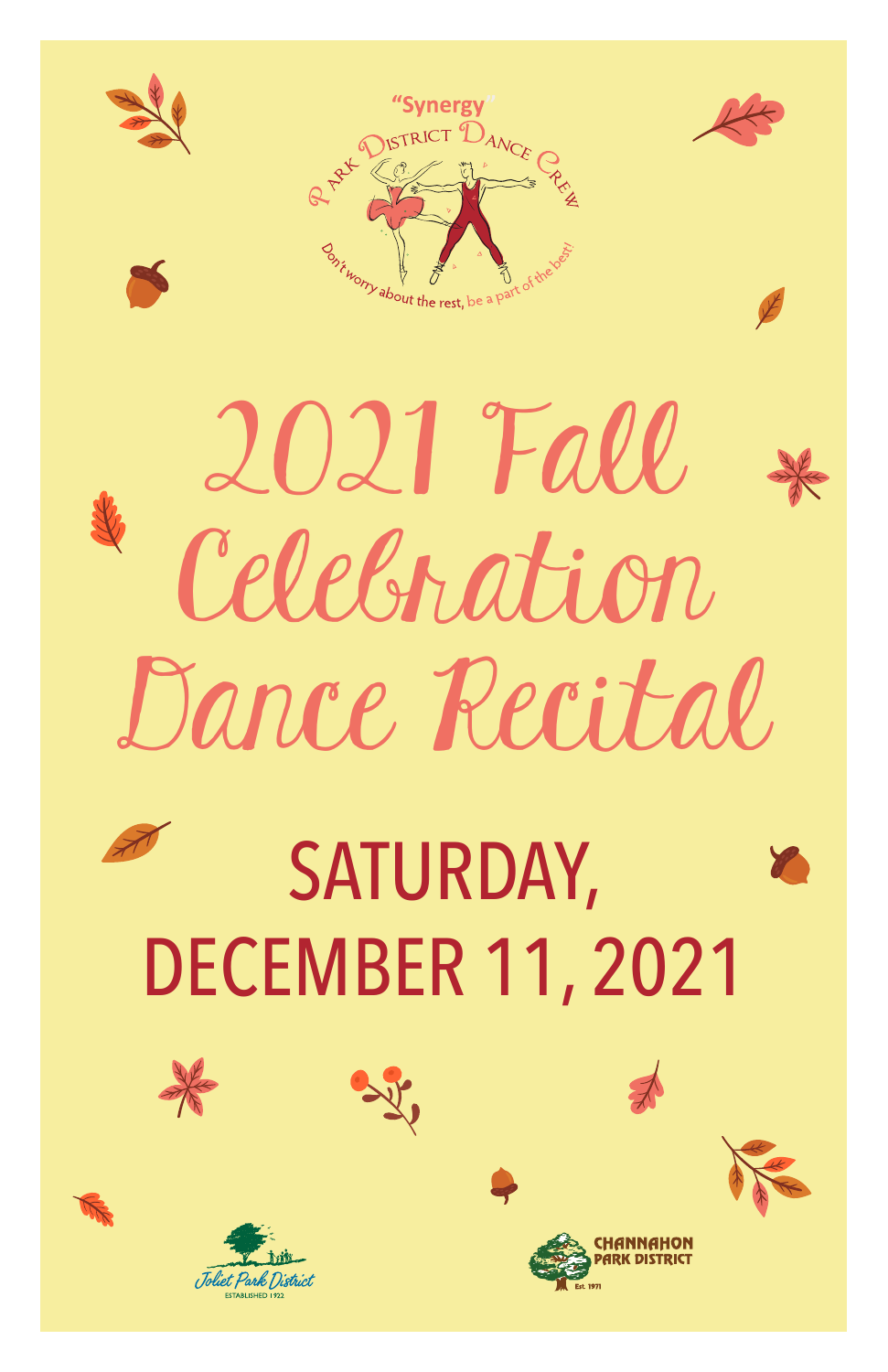



*I AM A Dancer I twirl, leap, and spin I jump, pirouette, and tap I am a dancer I feel pain and fear I feel defeat and failure Yet, I keep going I smile, I practice, and I perform I feel happiness and joy I have grace and beauty I hear applause I perform and do my best Sometimes I fail I don't give up For I am a dancer I am brave and strong I dance not for fame and glory But for how I feel inside I am happiness, joy, love, excitement, Strife, talent, Determination and beauty I am a dancer!*





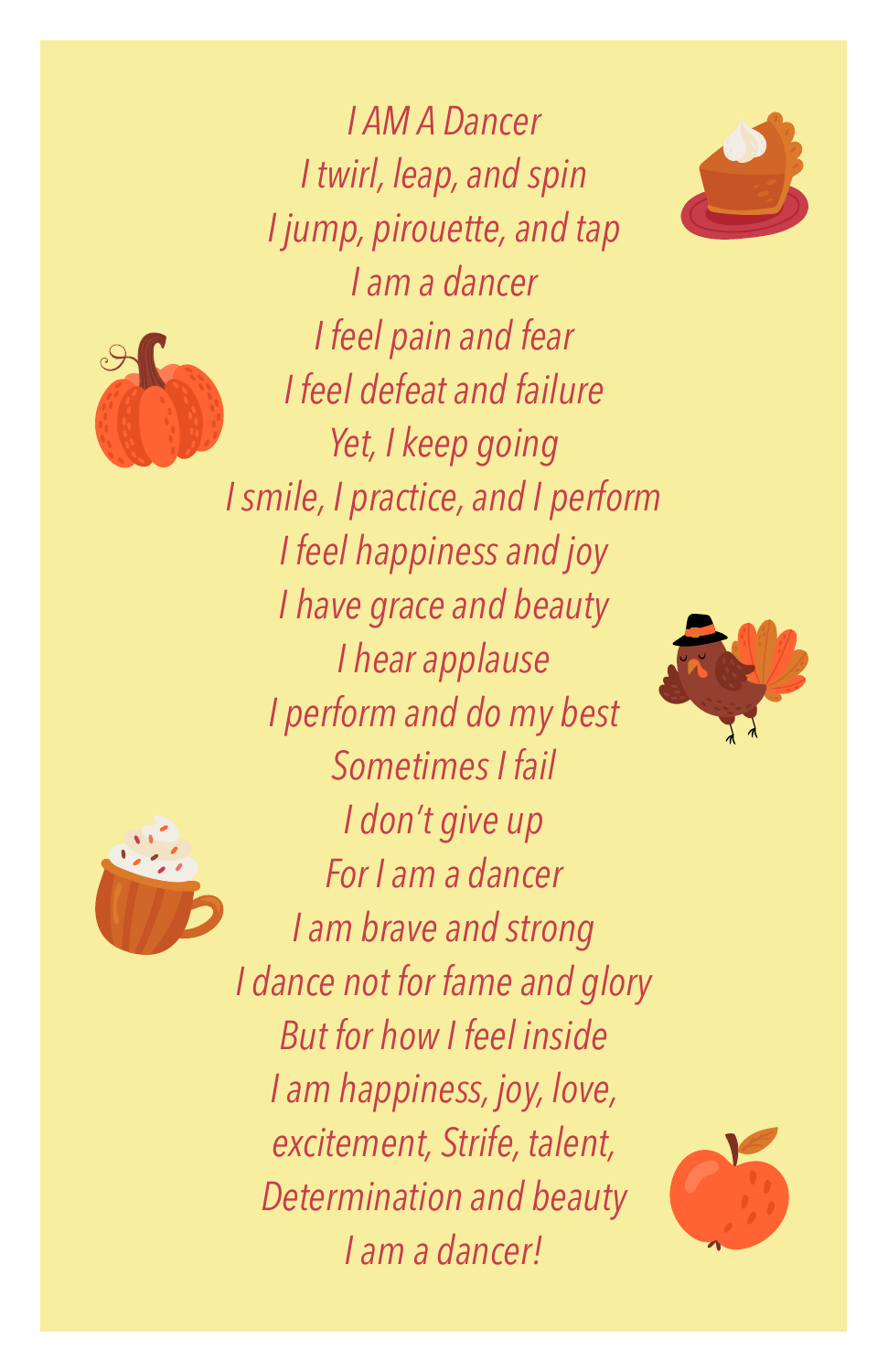## 2021 FALL CELEBRATION DANCE RECITAL SATURDAY, DECEMBER 11, 2021

|                                | 9:00 AM PERFORMANCE                               |  |
|--------------------------------|---------------------------------------------------|--|
|                                |                                                   |  |
|                                |                                                   |  |
|                                | 9:30 AM PERFORMANCE                               |  |
|                                |                                                   |  |
|                                |                                                   |  |
|                                | 10:00 AM PERFORMANCE                              |  |
|                                |                                                   |  |
|                                | JR. BALLET & TUMBLINGTHURS/SAT - 4:30 PM/11:30 AM |  |
|                                | 10:30 AM PERFORMANCE                              |  |
|                                |                                                   |  |
|                                |                                                   |  |
|                                | 11:00 AM PERFORMANCE                              |  |
|                                |                                                   |  |
|                                |                                                   |  |
|                                | 11:30 AM PERFORMANCE                              |  |
|                                |                                                   |  |
|                                |                                                   |  |
|                                | 12:00 PM PERFORMANCE                              |  |
|                                |                                                   |  |
|                                |                                                   |  |
|                                |                                                   |  |
|                                | 1:00 PM PERFORMANCE                               |  |
|                                |                                                   |  |
|                                |                                                   |  |
|                                | 1:30 PM PERFORMANCE                               |  |
| <b>CHEER &amp; DANCE POMS.</b> |                                                   |  |

You must leave immediately after your child's performance due to State Guidelines. Please do not linger in the building.

Thank you for supporting your child and abiding by all the State Guidelines which allowed for classes to continue during this challenging time for our families and our country.



Please remember to enroll for Winter Session. Classes begin January 8-13. Enroll soon to get your choice time & class. Class size will continue to be limited.